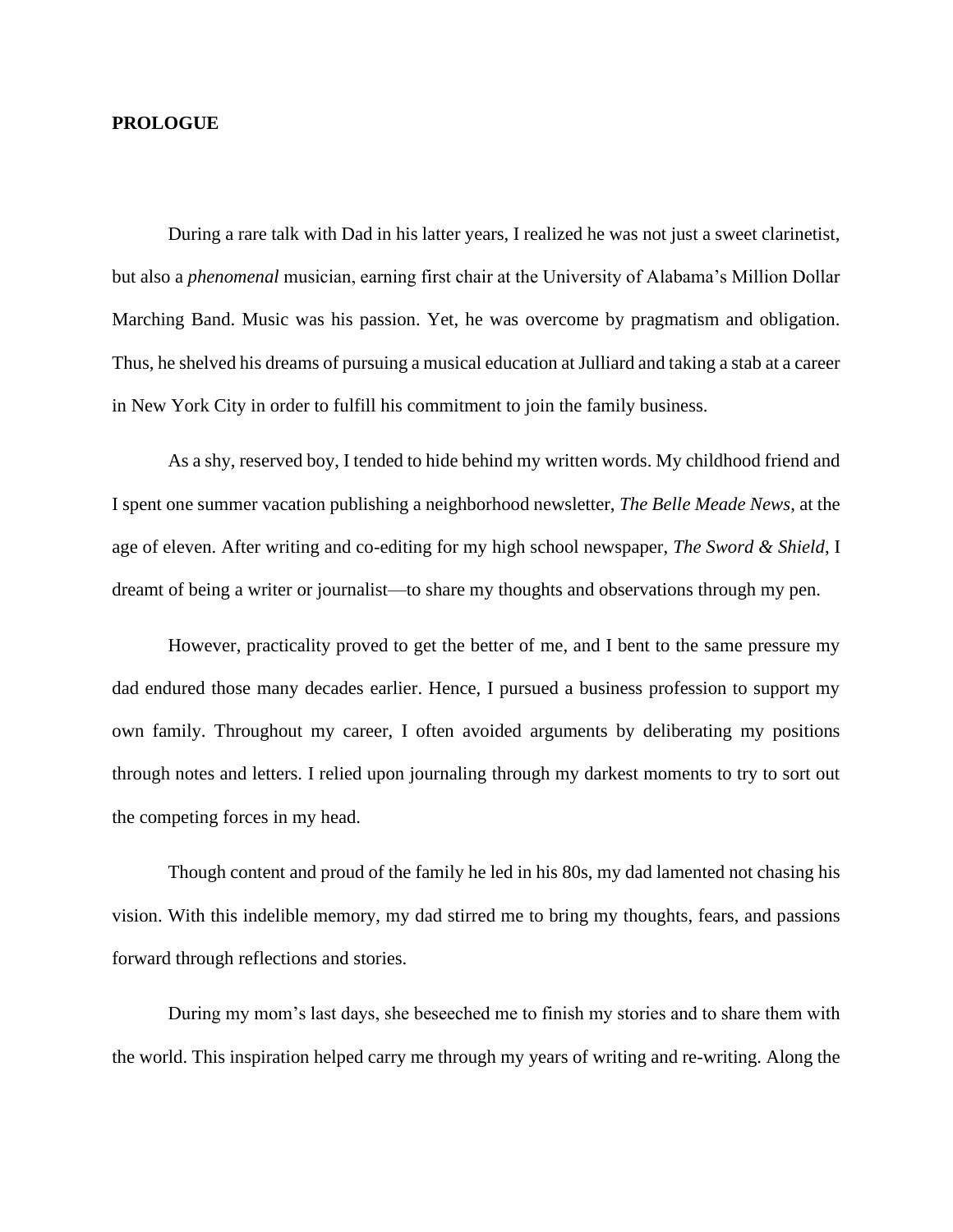way, I've met many amazing people that have enhanced my life's journey, which began in such an auspicious way.

However, today, I tremble at the stress and strains I endured through a turbulent childhood and decades of corporate work life. I reflect on my destructive choices to cope with my earliest of insecurities and frequent temptations. Throughout the years, I struggled with many opportunities to exhibit courage and confidence. My personal journey was taxing both on me and my loved ones. Through these thoughts and sagas, I hope others may garner the bravery to overcome their own demons and challenges.

My story starts as a young boy in the suburbs of Birmingham, Alabama…

## **FREE BONUS – LOGIN FOR PHOTOS FOR EACH CHAPTER**

Thanks for reading *In Search of Courage: An Introvert's Struggle with Addictive Behaviors*. I hope you will be captivated by my experiences and inspired by my journey.

**You will find photos from each chapter on my website:** 

**[www.BeyondIntroversion.com/In-Search-of-Courage/Photos.](http://www.beyondintroversion.com/In-Search-of-Courage/Photos)**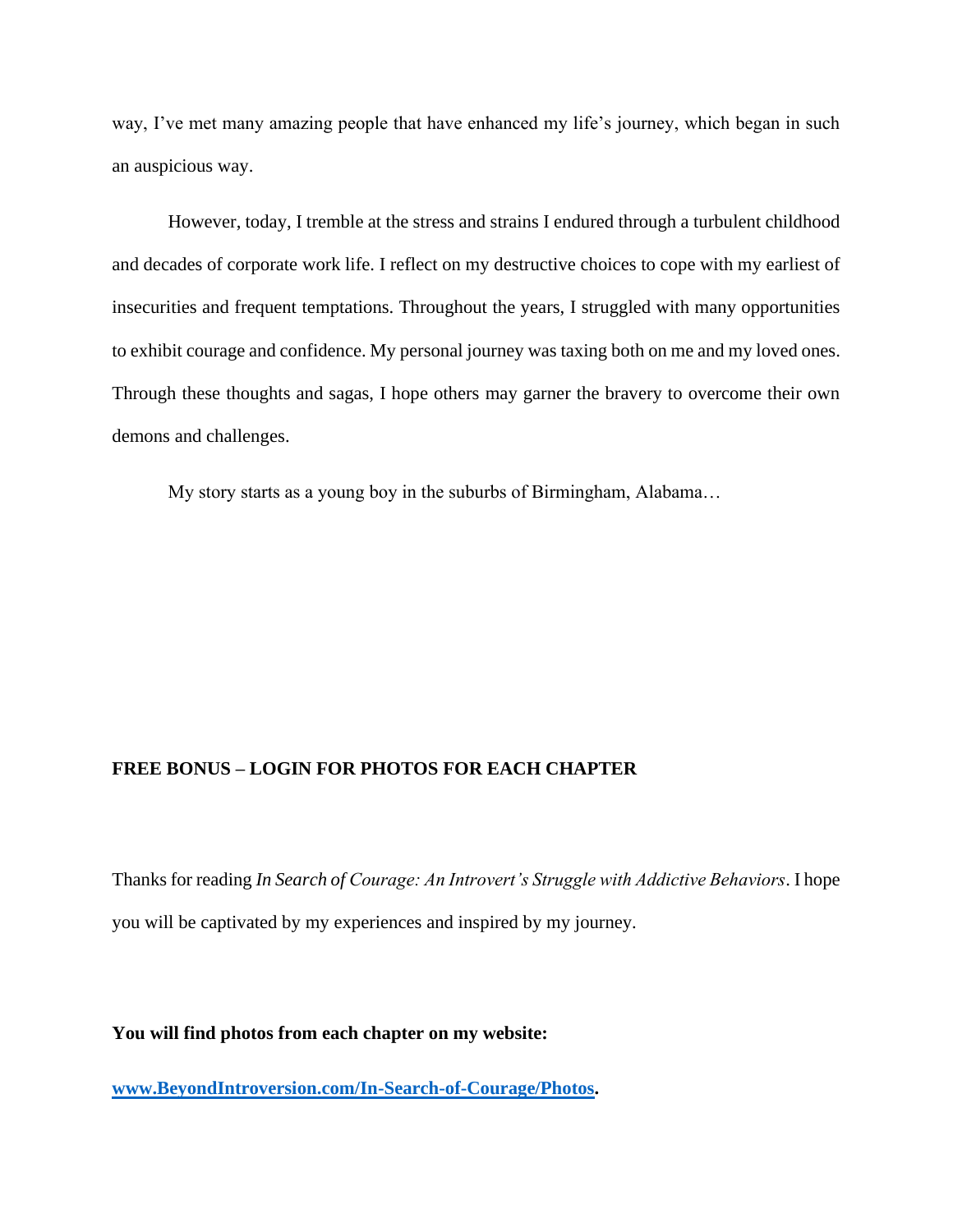## **CHAPTER 1: THE CLOSETS**

My favorite time was alone time.

My mom seemed to worry about my solitude a lot more than I did. "Why don't we set up a play date with a friend?"

"I'm fine. No one I really want to hang out with, Mom."

"What about at kindergarten? Maybe get to know them better?"

"I don't know, Mommy."

"You should try, Stephen. It'd be good for you."

"Fine," I sighed, anxious to move on from the subject.

My efforts to make friends were generally gawky and unsuccessful. I always felt a bit odd, unable to talk to the other kids at school. Or maybe it was because I was the only kid in kindergarten routinely donning a suit and tie… at age six! My parents didn't force that upon me. I just felt compelled to dress up, perhaps to mimic my dad who always looked dapper when he went to work. In order to appease Mom, one day at school I clung next to Isaac Furman. He was a popular guy amongst the dozen kids my age at our Jewish kindergarten.

I gulped down the pit in my throat, bit my lower lip, and blurted: "Hey. What's up?"

Isaac took a long look at me in my suit.

"Hey, come here. Let me show you something," Isaac whispered as he pointed into a closet. As I peeked in, he suddenly shoved me into the closet and wedged a chair against its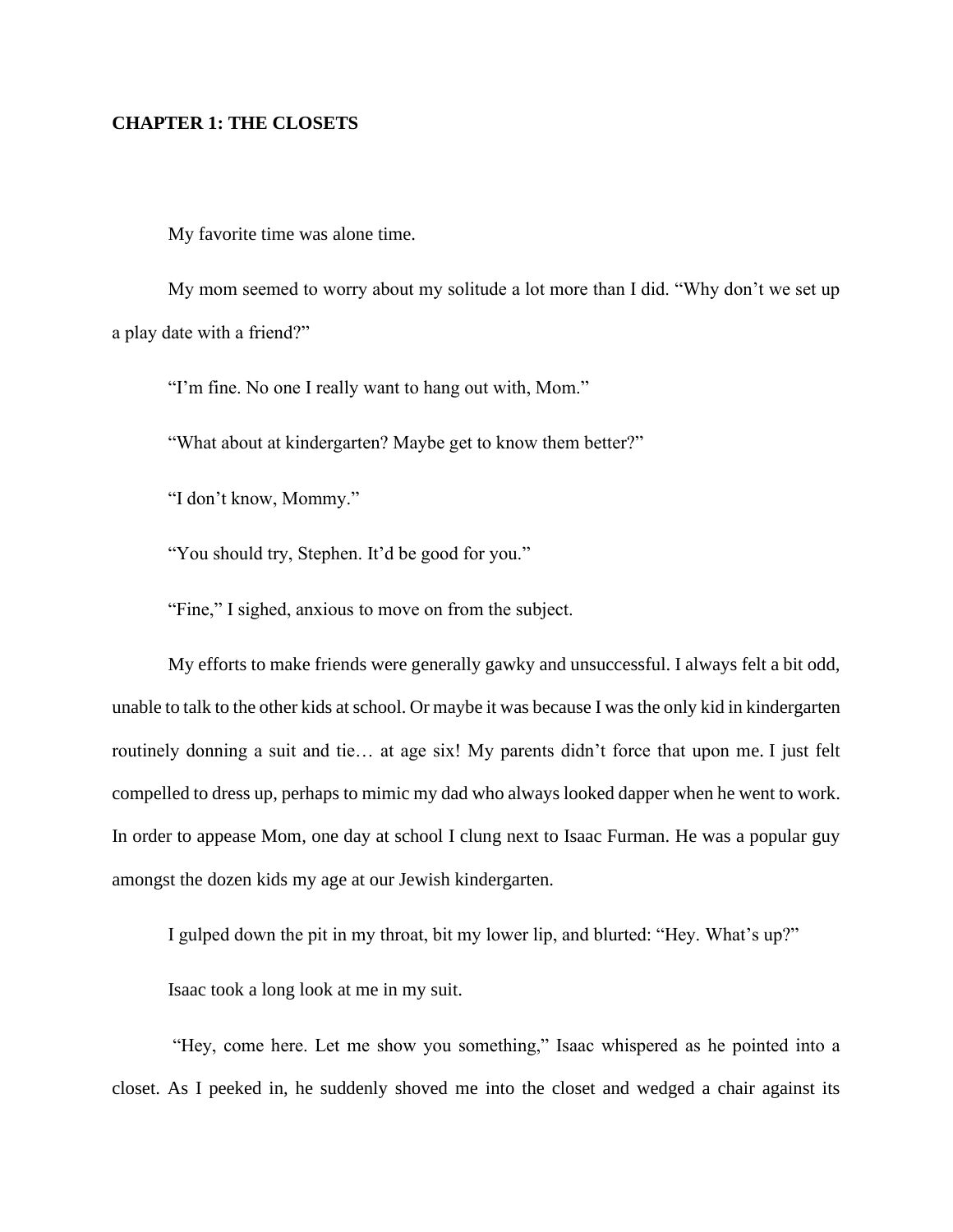doorknob, trapping me inside. Through the crack I could hear him gathering the others. I tried to push my way out without any luck. I sensed he was pointing at me, caught behind the door. He received adulation and laughter while I fought back my anger and tears. I pushed harder. But I chose not to beat on the door or yell for help. I didn't want to give Isaac that satisfaction or make things worse for me. I was humiliated enough. Finally, I could hear the teacher enter the room and the others shuffled away from the closet.

The teacher pried the chair away and let me out. "Are you okay?"

I slinked out of the closet. Not wanting to attract any further attention, I mumbled, "I'm fine. I don't want to talk about it."

I escaped to the bathroom and hung my head. *Why did they do that to me? Why me? What's wrong with me?*

The day dragged on. Later when I got home from school, I headed straight for my clothes closet. It was the best part of my room, and of the whole house as far as I was concerned. When I opened my closet door I faced a two-foot high wall, designed to accommodate the staircase below, followed by the metal pole holding up all my hanging clothes. But when I peeled back my jeans, corduroys, and fancy clothes to the deeper right side, another higher tier was revealed. As I climbed onto the second level, I turned to face the door and used the plywood plank that lay above the clothes pole as my desktop. I loved it because it was unique, but also because it was the solitude I craved growing up. It was a little nirvana for me, often holed away in the top of my two-story bedroom closet for hours doing homework and hobbies. On this day I crawled inside to escape.

However, outside my closet, I never had a lot of friends. I was a shy kid at heart. That was me, who I was. Nevertheless, my mom continued to encourage me to make friends and have play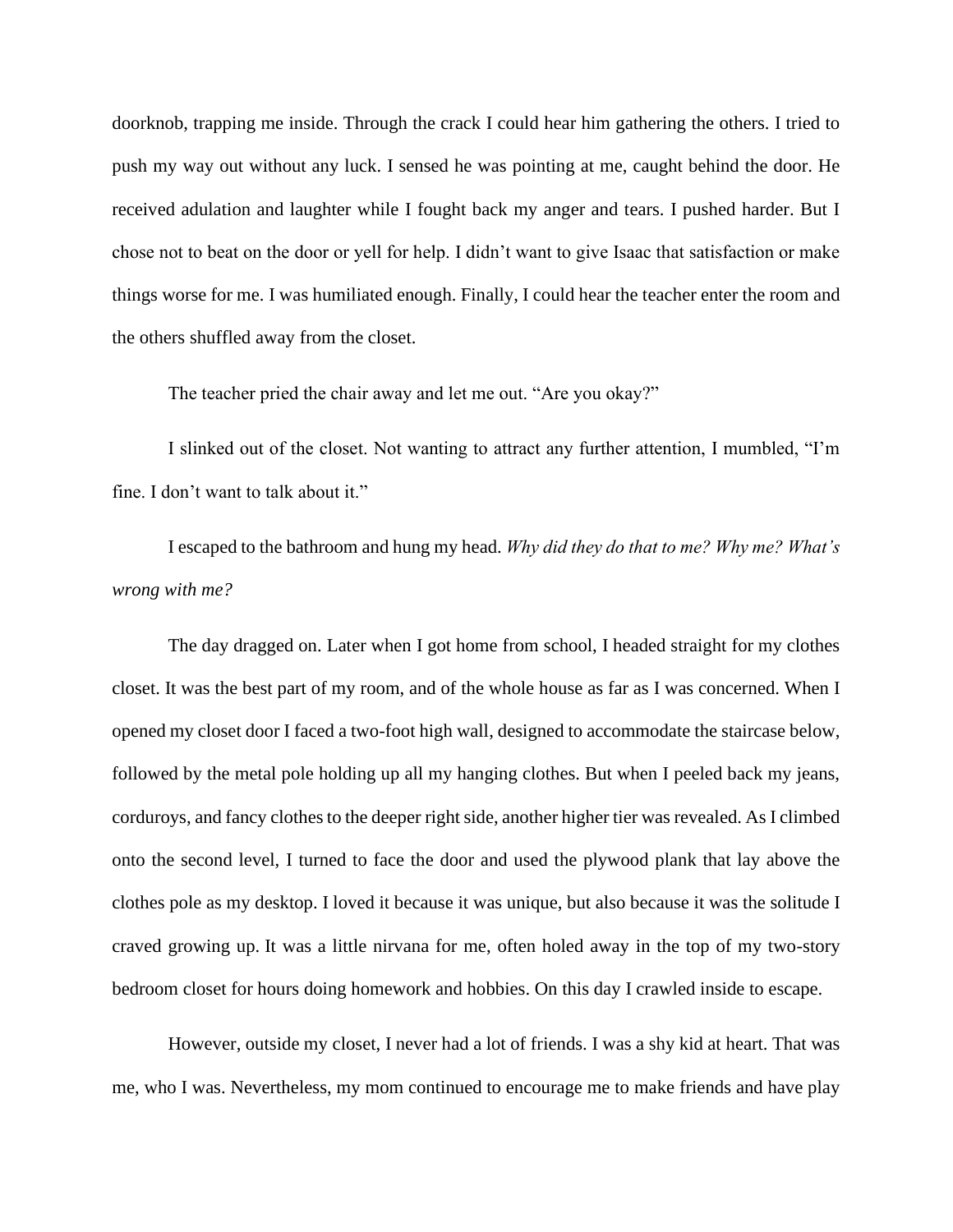dates like my older sister Renee. Renee and I played around the house as we grew up. She certainly had a calling to socialize with countless friends while I occasionally played with my only friend, Steven Schwartz, who lived up the block. We did what kids do at that age—games, TV, bikes. That's excitement to two seven-year-olds in the '70s. At eight, Steven moved to New York City. My lone pal was gone.

I then turned to my backyard neighbor, Roger. We formed a close bond playing with matchbox cars in his backyard dirt, often for hours on end. We built roads and bridges, waterways and parking lots, and drove our cars throughout our land of make-believe. I came home with my arms and hands dark brown from hours in the dirt, which was also caked in every crease of my jeans. Other days Roger and I jumped our bikes off homemade ramps and proudly pedaled around the neighborhood, convinced we were the fastest and coolest riders around. Sometimes we'd go inside to concoct strange mixtures of household cleaners. I'm not sure why we did that. Perhaps we were waiting to see if something was flammable. Though that never occurred inside, we did unintentionally ignite a brush fire at the dead end down the block. We seemed to be on the same wavelength. Both content with our symbiotic relationship. We played together and enjoyed the camaraderie that our nerdy selves didn't particularly attract at our separate elementary schools.

Otherwise, I often grabbed my basketball and withdrew outside. I never asked anyone else to play. Not even Roger. Eventually, I charted my own college basketball playoff brackets. I was all the players on both teams. I leaped to grab a rebound from my last missed shot. I dribbled around an outstretched defender. I passed the ball to myself for the final shot into our hoop bolted to the side of our house just outside Renee's room. My hours of bouncing that ball and announcing the games annoyed her to no end. But despite my short, scrawny non-athletic physique, I was a star forward and point guard in my fantasy world.